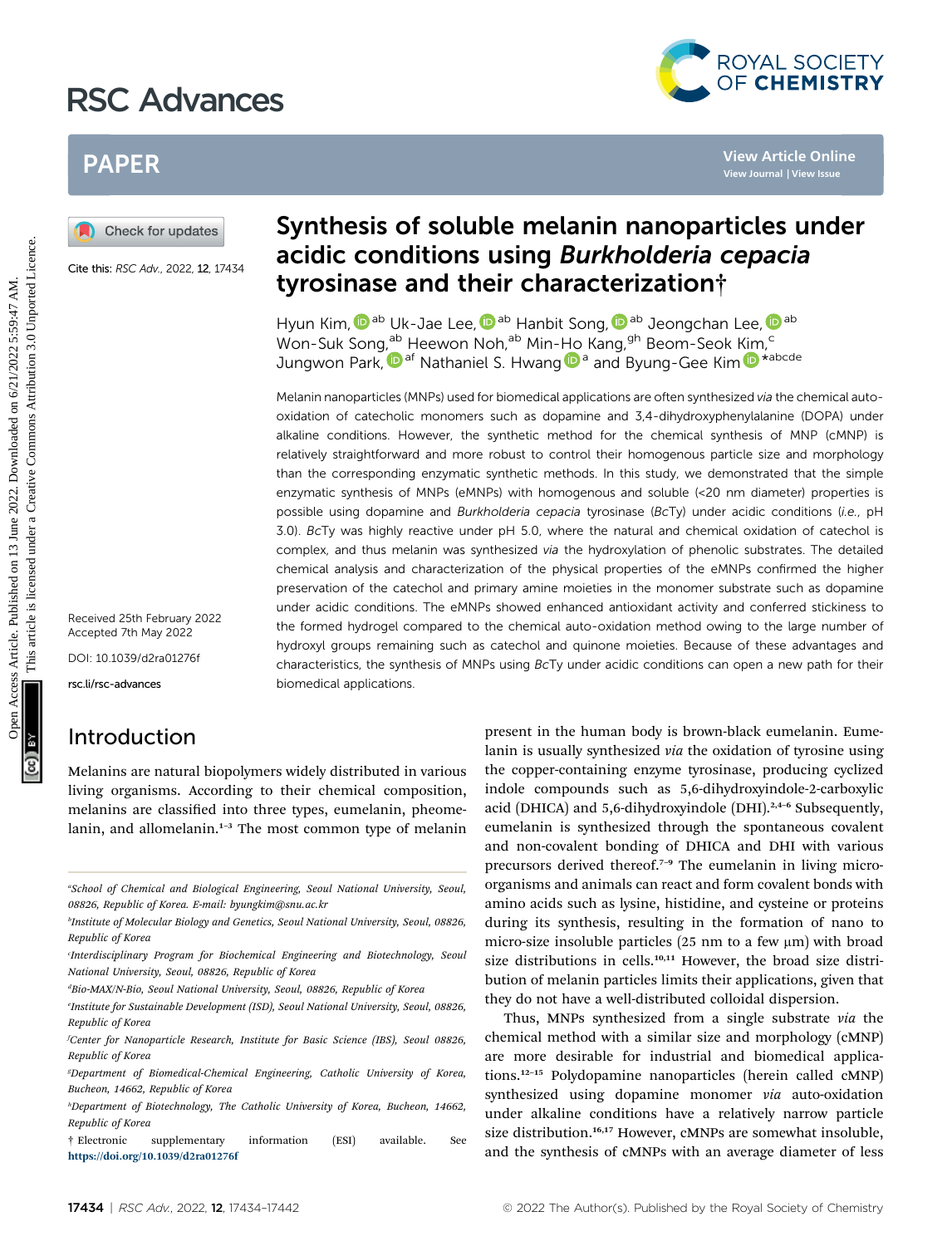than 50 nm is difficult. Previous studies have shown that the regulation of the subsequent formation of agglomerates and melanin polymerization rate following the dopamine oxidation reaction affects the formation of homogenous melanin nanoparticles. Thus, to effectively narrow the size distribution of cMNPs during the polymerization processes the following strategies have been employed: (i) varying the concentration of radical initiator/scavenger such as plasma-activated water,<sup>18</sup> transition metal catalyst,<sup>19</sup> potassium manganite,<sup>4</sup> 2-phenyl- $4,4,5,5$ -tetramethyl imidazoline and edaravone,<sup>20</sup> (ii) UV irradiation,<sup>21</sup> and (iii) high temperature and hydrothermal pressure under acidic conditions.<sup>22</sup> However, the enzymatic method cannot control the synthesis of MNPs like the simple chemical method. Therefore, we speculated that if the cross-linking of a phenolic substrate inhibits the enzymatic melanin synthesis reaction, it can help produce different forms of eMNPs rather than large aggregates of cMNPs and eMNPs.

We noticed that in nature, mussels regulate the degree of crosslinking among DOPA moieties on the mussel foot protein (Mfp) by ambient pH changes to maintain their stickiness for surface adhesion. Mussels in seawater secrete Mfp with a high DOPA content  $(\sim]30 \text{ mol}$ %) to adhere to the surface of ship bottoms or rocks to survive. DOPA is known to be generated by post-translational modification of Mfp via ortho-hydroxylation at its tyrosine residues.23,24 Mussels use hydrogen bonding and metal chelation between the catechol residues of DOPA and the surface of target materials.<sup>23,25</sup> To maintain a high DOPA content, mussels have to change the pH of Mfp to a more acidic condition (pH 2.0–5.0) against ambient seawater (pH 8.0). As a result of lowering the pH around Mfp, auto-oxidation of the catechol residue of DOPA is suppressed, and its crosslinking with the amine or thiol groups of highly reactive amino acids is prevented. Based on this observation, we hypothesized that maintaining a high DOPA content in Mfp is possible by only controlling the acidic pH conditions of the Mfp expression. Then, eumelanin-like nanoparticles synthesized under these acidic conditions are expected to be somewhat different from the large aggregates of melanin synthesized by enzymes under neutral to alkaline conditions generally found in in vitro reaction systems. Therefore, tyrosinase reactions under acidic conditions were examined to support our hypothesis. **Paper**<br> **Pack diverse Conserver Constraine Insert diverse are the computer constrained on the conserver Conserver Conserver Conserver Conserver Conserver Conserver Conserver Conserver Conserver Conserver Conserver Conserv** 

Previously, we identified Burkholderia thailandensis tyrosinase (BtTy, AWY65947.1) having optimal activity at pH 5.0 (ref. 26) and tried to find new tyrosinases having optimal activity at pH lower than 5.0. Recently, based on the amino acid sequence of BtTy, we identified Burkholderia cepacia tyrosinase (BcTy, SEU13261.1) having activity even at pH 3.0. Herein, to prove our hypothesis and better understand the biosynthesis of melanin, we synthesized homogenous but also soluble eMNPs from dopamine using the newly found tyrosinase, BcTy. For comparison, both cMNPs obtained from dopamine via autooxidation under acidic to alkaline conditions and eMNPs synthesized from dopamine using tyrosinase in alkaline solution were used as controls. The physicochemical properties of eMNPs and cMNPs were compared using various tools such as UV-vis spectroscopy, mass spectroscopy, XPS, SEM, TEM, and FTIR. Based on this study, we could better understand how

homogenous and water-soluble eMNPs can be synthesized by the enzymatic method under acidic conditions, where the autooxidation of catechol moiety is suppressed. Then, we applied the synthesis of soluble eMNPs to various other applications using the optimized tyrosinase reaction and various substrates such as tyramine, tyrosine methyl ester (TME), 3,4-dihydroxyphenyl acetic acid (DOPAC), and synephrine.

# **Experimental**

### Materials

NcoI and HindIII restriction enzymes were purchased from Thermo Scientific. Luria-Bertani (LB) broth and LB agar were purchased from BD Difco (Sparks, USA). Ni-NTA agarose was purchased from Qiagen (Hilden, Germany). Acetic acid and Amicon 0.5 mL 3k filter were purchased from Merck (Darmstadt, Germany). Dopamine hydrochloride, copper sulfate, and all other chemicals were purchased from Sigma-Aldrich Korea (Seoul, Republic of Korea). Burkholderia cepacia (ATCC 25416) was purchased from the Korean Agricultural Culture Collection (KACC, Wanju, Republic of Korea).

### Plasmid construction

For the construction of plasmid-expressing tyrosinase, pET28a was used as in the previous report<sup>26</sup> and produced through the circular polymerase extension cloning  $(CPEC)^{27}$  method. The list of primers is presented in Table S1.† Genomic DNA for cloning was extracted from Burkholderia cepacia (Bc) using a Gspin genomic DNA extract kit (Intron, Republic of Korea), and PCR was performed to amplify the BcTy gene (gi: 1095297873) with the C-terminal His-tag inserted into the pET28a vector using NcoI and HindIII restriction enzyme sites.

### Expression and purification of BcTy

For the expression of Bc tyrosinase (BcTy), the expression vector was transformed into E. coli BL21 (DE3) by heat shock treatment, and the transformed strain was selected on an LB agar plate with the antibiotic selection marker kanamycin (50 µg  $mL^{-1}$ ). A single colony was inoculated in a test tube with 3 mL of the same LB broth with kanamycin, and the cells were cultured in a shaking incubator at  $37 °C$  and  $200$  rpm overnight. Subsequently, 500  $\mu$ L of cultured cells was transferred to 50 mL of fresh LB medium with antibiotic markers, and then the cells were grown to approximately 0.6 at OD600. Furthermore, the protein expression was induced by adding 0.1 mM of IPTG and 1.0 mM of CuSO<sub>4</sub>. After 20 h at 37 °C culture, the cells were harvested by centrifugation at 4000 rpm for 20 min. The cell pellets were resuspended in 50 mM pH 8.0 Tris buffer and disrupted by ultrasonication. After ultracentrifugation at 16 000 rpm for 30 min, the supernatant was collected. The supernatant was applied to the Ni-NTA agarose column for enzyme purification. Subsequently, the cell lysate was applied to the Ni-NTA column after pre-equilibrium with 50 mM pH 8.0 Tris buffer with 5.0 mM imidazole and 300 mM NaCl buffer. The bound proteins were washed with 50 mM pH 8.0 Tris buffer with 30 mM imidazole and 300 mM NaCl buffer. Tyrosinase was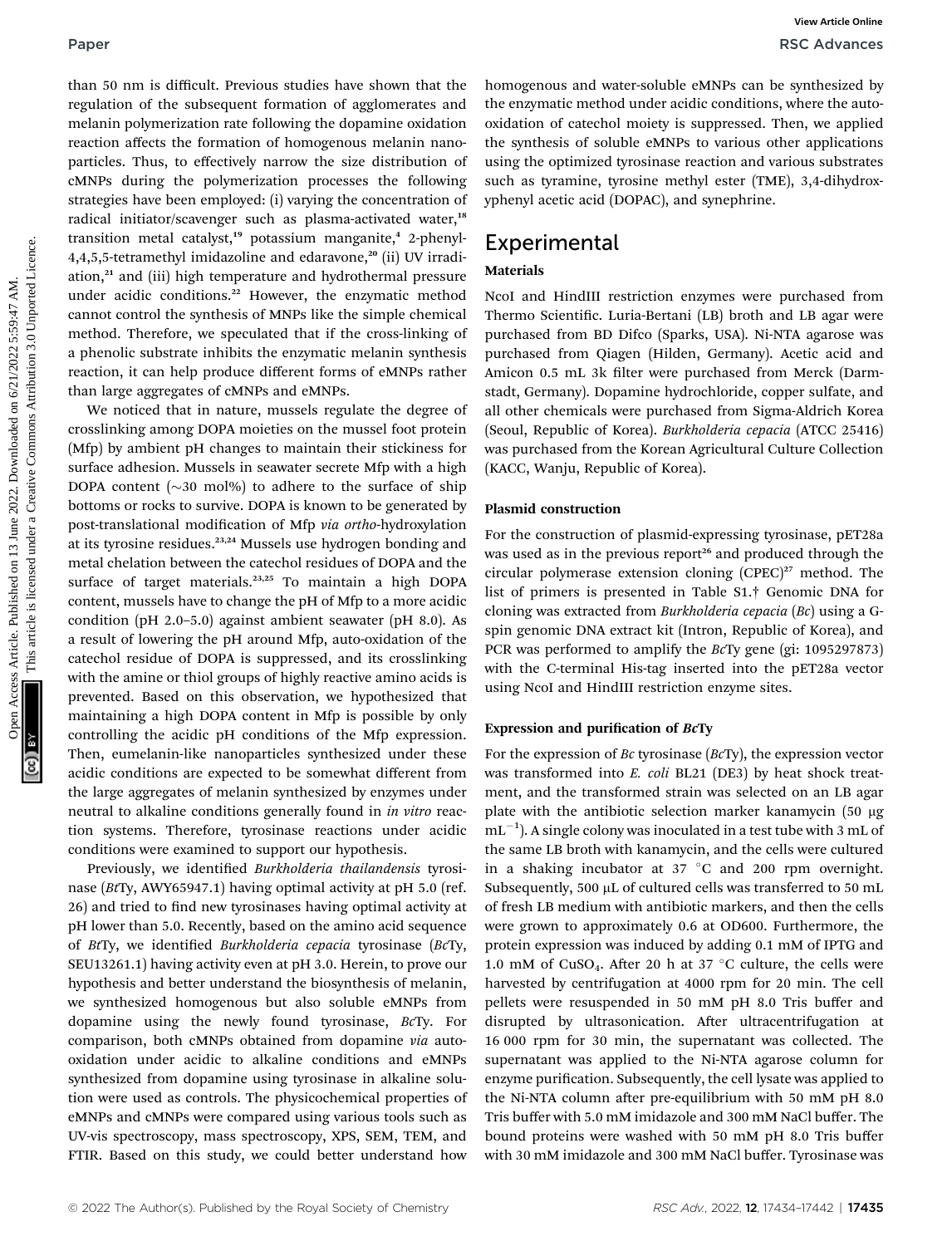eluted with 50 mM pH 8.0 Tris buffer and 250 mM imidazole. The concentration of purified enzyme was measured using the Bradford assay.

### Synthesis of eumelanin-like nanoparticles

The synthesis of the chemically synthesized eumelanin-like nanoparticles (cMNP) was performed using the previously reported method.<sup>16,17</sup> Briefly, 3 mg  $mL^{-1}$  of MNP substrate including tyrosine, dopamine, 3,4-dihydroxyphenylalanine (DOPA), 3,4-dihydroxyphenylacetic acid (DOPAC), synephrine, and tyrosine methylester were dissolved in 2 mL of 50 mM pH 8.5 Tris buffer in a clear glass bottle. The oxidation reaction was initiated at 37  $\degree$ C with 200 rpm agitation for 12 h. For further analysis, the MNP aggregates were collected by centrifugation at 4000 rpm for 10 min and washed three times with distilled water (DW).

For the synthesis of the enzymatically synthesized eumelanin-like nanoparticles [eMNP-i,  $(i = 3-5)$ ], various pH solutions of acetic acid buffer were prepared. Firstly, 100 mM acetic acid was added to DW and NaOH was added to adjust to the desired pH (pH 3.0, 4.0, and 5.0). Next, 200 nM of BcTy and 10.0 µM of CuSO<sub>4</sub> tyrosinase Cu<sup>2+</sup> cofactor were added to 3 mL of acetic acid buffer in a glass bottle. Then, 3 mg  $mL^{-1}$  of MNP substrate dissolved in DW was added to the reaction solution. eMNPs were synthesized at 37 °C with 200 rpm agitation for 12 h. eMNP-3PEG was synthesized under the same reaction conditions as eMNP-3s. Briefly, 3 mg  $mL^{-1}$  of dopamine was added to the reaction mixture and left to react overnight to prepare eMNP-3. Next, 1.0 mg  $mL^{-1}$  of terminal thiol-modified polyethylene glycol (PEG-SH) was added to 100 mM pH 3.0 acetic acid buffer, and then eMNP-3PEG was synthesized at 37 °C with 200 rpm agitation for 12 h. eMNP-3PEG was filtered with an Amicon Ultra 0.5 mL 3k filter to remove the unreacted PEG-SH. RSC Advances<br>
The concernstrict of the first and 250 mM imilazole. enthough the state are and gap between the rest and<br>
The concernstration of puttiled enzyme was measured using the state for the state for the common infe

### Instrumental analysis

The UV-vis spectra of cMNP and eMNPs were measured using a SPECTROstar nano UV-vis spectrophotometer (BMG LAB-TECH, Germany) in the wavelength range of 220 nm to 1000 nm. The average hydrodynamic diameter and zeta potential of the MNPs were measured via dynamic light scattering (DLS) using a Zetasizer Nano-ZS system (Malvern Instruments, Inc., UK). The particle size of cMNP and eMNPs was measured via fieldemission scanning electron microscopy (FE-SEM). cMNP and eMNPs were freeze-dried and platinum-coated by sputtering before the FE-SEM analysis. The morphology and size of the samples were analyzed on an FE-SEM 7800 Prime (JEOL Ltd., Japan) at the National Center for Inter-University Research Facilities (NCIRF) at Seoul National University with an accelerating voltage of 5.0 kV. The particle size was analyzed using the ImageJ software. The particle size measurement and physical characterization of the soluble eMNP-3 were performed via transmission electron microscopy (TEM, JEM-2100F, JEOL Ltd., Japan) and Cs-corrected transmission electron microscopy (Cs-TEM, JEM-ARM200F, JEOL, Japan) with an accelerating voltage of 200 kV. The soluble eMNP-3 was placed on a TEM grid (lacey

carbon grid, 3 mm, 300 mesh) and dried before the TEM analysis. The particle size and gap between the onion-like stacking structures were analyzed using the ImageJ software. Attenuated total reflectance Fourier transform infrared (FTIR/ATR) analysis was performed using a TENSOR27 (Bruker, Germany) at the NCIRF at Seoul National University. All MNP samples were freeze-dried before the FTIR/ATR analysis. Scans were acquired in the wavenumber range of 4000  $\text{cm}^{-1}$  to 400  $\text{cm}^{-1}$ . The peak resolution was  $0.4 \text{ cm}^{-1}$  and the number of scans was 32. Baseline correction for each sample was performed using OriginPro 2020b. X-ray photoelectron spectroscopy (XPS) analysis was performed on a UHV Multipurpose Surface Analysis System (Sigma Probe, Thermo, UK) operating at base pressure of under  $10^{-9}$  mbar. Each photoelectron spectrum was excited using an Al Ka (1486.6 eV) anode operating at a constant power of 105 W (15 kV and 10.0 mA). The cMNP and eMNP samples (*i.e.*, 100  $\mu$ L) were dried on a 1 cm  $\times$  1 cm silica wafer under vacuum conditions before the XPS analysis.

### Evaluation of the antioxidant activity of the soluble MNP

The antioxidant activity of MNPs was studied using a 2,2 diphenyl-1-picrylhydrazyl (DPPH) color change assay known as the free radical scavenging activity assay.<sup>28,29</sup> For the DPPH assay, ascorbic acid, cMNP, eMNP-3, and eMNP-3PEG were compared. For this experiment, 0.2 mM of fresh DPPH solution in methanol was prepared. Firstly, various amounts (0 to 14  $\mu$ L, final concentration of 0 to 0.07 mg  $mL^{-1}$  in 200  $\mu$ L) of antioxidants were divided in 100  $\mu$ L of pH 7.4 PBS buffer in a 96-well plate. Then,  $100 \mu L$  of DPPH solution was added to make the reaction mixture with the final concentration of 0.1 mM of DPPH. The reaction mixture was incubated for 20 min at 37  $\mathrm{^{\circ}C}$ under dark conditions. After the incubation was completed, the absorbance of the solution against the blank was measured at 517 nm. The following equation was employed to calculate the radical scavenging activity.

*I* (scavenging effect, %) = 
$$
\frac{1 - (A_i - A_j)}{A_c} \times 100
$$

where  $A_i$  is the absorbance of the test sample, antioxidant and DPPH solution,  $A_i$  is the absorbance of the antioxidant solution without DPPH as control, and  $A_c$  is the absorbance of the DPPH solution without antioxidant.  $EC_{50}$  refers to the concentration at which the antioxidant can scavenge radicals, corresponding to 50% of the DPPH concentration, which was calculated using the non-linear regression method and GraphPad Prism 7.0.

### Synthesis of sticky eMNP–gelatin hydrogel and characterization

For the preparation of the sticky hydrogel, 10.0 wt% of gelatin was dissolved in 100 mM acetic buffer (pH 3.0) at 40  $^{\circ}$ C. After gelatin was entirely dissolved and the bubbles in the reaction solution were removed by sonication, 3 mg  $mL^{-1}$  of dopamine and 10.0  $\mu$ M of CuSO<sub>4</sub> were added to 2 mL of gelatin (10.0 wt%) solution. Dopamine was not included in the control hydrogel sample. The gelatin mixture was incubated in a water bath at 37 °C for 15 min. Next, 1.0  $\mu$ M of *Bc*Ty was added to the mixture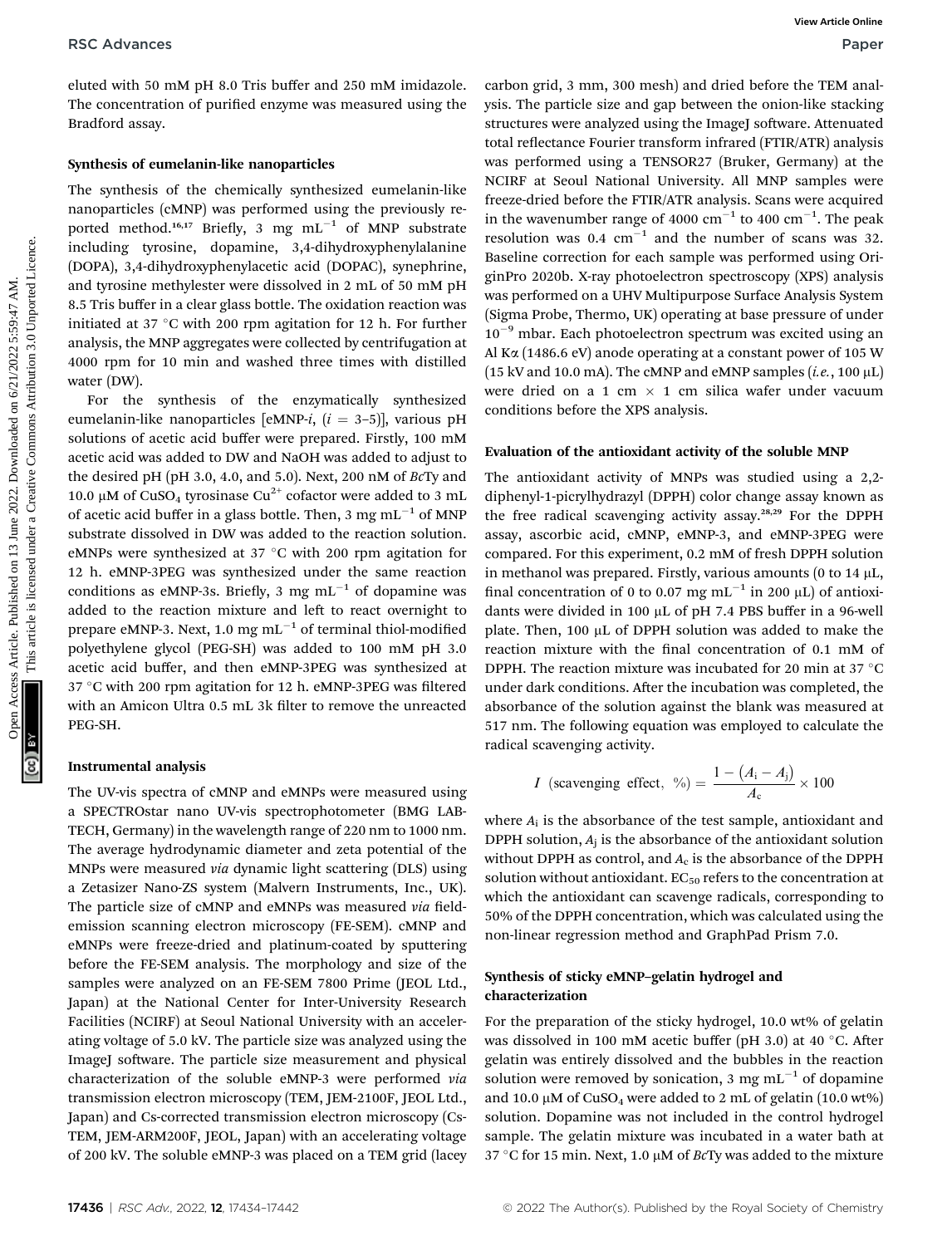to initiate the crosslinking reaction between gelatin and eMNP. Then, 190 µL of the reaction mixture was crosslinked in a customized polydimethylsiloxane (PDMS) mold with a diameter of 16 mm and thickness of 5 mm overnight at 37 °C.

The mechanical properties of the hydrogel were measured using a Universal Testing Machine (UTM, 100 N of the load cell, EZ-SX STD, Shimadzu, Japan).<sup>52</sup> After an overnight crosslinking reaction, the hydrogel samples were placed on the sample table. The probe was compressed vertically at a distance of 2 mm from the top of the hydrogel to measure the adhesion force. After 10 s, the probe was lifted to the upward position at a speed of 3 mm  $min^{-1}$  to measure the adhesion force of the hydrogel attached to the table surface. Each hydrogel was compressed vertically at a speed of 3 mm  $min^{-1}$  to measure its mechanical strength and the Young's modulus was calculated from UTM strain–stress curve data.

## Result and discussion

### Production of soluble eMNPs at acidic pH using BcTy

Based on our hypothesis that soluble eMNPs with a high catechol-moiety content can be synthesized under acidic conditions, we identified  $BtTy$  and  $BcTy$ , tyrosinases with activity even at pH 5.0 or lower, by heterogeneous expression system of E. coli. BcTy purified through His-tag had the highest enzyme efficiency  $(k_{cat}/K_M)$  for L-tyrosine and L-DOPA among the bacterial tyrosinases reported thus far (Table S2†), which showed optimal activity at pH 4.0 and activity even at pH 3.0 (Fig. S1†). Thus, eMNP was produced from 3 mg  $mL^{-1}$  of substrate by 200 nM of BcTy (0.012 mg  $\text{mL}^{-1}$ ) with 10 µM of  $CuSO<sub>4</sub>$  as the tyrosinase cofactor in 3 h. We synthesized eMNPs from dopamine using BcTy at pH 3.0 to 5.0 [named eMNP-i ( $i =$ pH value)] and compared their physicochemical properties with that of the controls, i.e., eMNP-8 and cMNP synthesized under alkaline conditions (Fig. 1).



Fig. 1 Digital pictures of melanin reaction solutions synthesized from 3 mg  $mL^{-1}$  of dopamine using various synthesis methods, Tyndall effect by irradiating 660 nm red laser on the solutions and their scanning electron microscopy images: (a) pH 3.0 – BcTy 200 nM, (b) pH 8.0 – BmTy 200 nM, and (c) pH 8.5 – chemical auto-oxidation method using Tris base. Scale bar: 200 nm. The samples for Tyndall effect observation were diluted with water from 3 mg mL $^{-1}$  to 0.05 mg  $mL^{-1}$ .

To investigate the characteristics of eMNPs synthesized from dopamine under acidic conditions of pH 3.0 to 5.0, eMNP-8 was synthesized using Bacillus megaterium (Bm) tyrosinase, which exhibited higher activity than Agaricus bisporus tyrosinase at neutral to alkaline pH,<sup>30</sup> to compare the properties of eMNPs according to the reaction pH. In addition, as a control, the autooxidation of dopamine ( $pK_a = 8.93$  (ref. 31)) cannot occur under acidic conditions (pH 3.0 to 5.0), and thus cMNP was obtained by oxidizing 1 mg mL<sup>-1</sup> dopamine (6.53 mM) using ammonium persulfate (APS), a strong chemical oxidizing agent. However, cMNPs were not synthesized even when the same mass concentration of APS was used (*i.e.*, 1 mg mL<sup>-1</sup>, 4.38 mM) as dopamine, under acidic conditions at pH 3.0 to 5.0 (Fig. S2†). The reaction mixture was subjected to the oxidation reaction for a longer time, such as 24 h, which displayed a red-brown color due to the formation of melanin-like insoluble particles (Fig. S2a–c†). However, the UV spectra of cMNP-3, 4, and 5 indicated that most of the dopamine was not completely oxidized to quinone and remained in the reaction mixture (Fig. S2d†). To compare the properties of cMNPs synthesized through complete oxidation of the substrate, we compared the physicochemical properties of eMNPs synthesized from BcTy with that of cMNP synthesized under basic conditions, similar to many previous studies. Paper<br>
In initiate the constitution between gelatin and eMP. To investigate the characteristics of eMYPs synthesized form<br>
Theorem Town of the reasten mixing the commons considered in the commons are considered to the com

For both cMNP and eMNP-8, insoluble MNPs could be observed with the naked eyes, whereas eMNP-3 synthesized at pH 3.0 was completely soluble (Fig. 1). When a red laser light (640–660 nm) was irradiated on the reaction mixture, the Tyndall scattering effect was not observed only in eMNP-3, suggesting that soluble MNPs were synthesized under this condition.<sup>32</sup> The SEM image of the homogenous eMNP-3s displayed an average particle size of ca. 7 nm diameter with a narrower size distribution than that of cMNPs (Fig. 1d and e and S3a†). Moreover, the TEM images of the eMNP-3 reaction solution showed that it contained onion-like pi–pi stacking structures among the phenolic moieties usually found in eumelanin-like nanoparticles (Fig. S3b†).<sup>33</sup> In contrast, the eMNP-4, -5, and -8 samples tended to produce rather heterogeneous and large micron-sized agglomerates, generating insoluble MNP reaction mixtures (Fig. 1b and S4†).

In general, when dopamine is spontaneously oxidized at neutral to alkaline pH, it immediately forms an indole-ring structure via rapid ring cyclization and shows strong absorbance at 475 nm, indicating the formation of dopachrome.<sup>4,34,35</sup> Given that the auto-oxidation of dopamine is suppressed in an acidic environment, i.e., pH 3.0 to 5.0, the solution was colorless (data not shown). However, when BcTy was added to the pH 3.0 reaction mixture, the dopamine oxidation reaction was initiated, and the solution immediately turned yellow, then red, and gradually changed to brown-black color upon the termination of the reaction after 3 h (Fig.  $S5a\dagger$ ). The UV spectrum change profile shows that dopamine was oxidized immediately after the reaction started, and the yellow dopamine quinone ( $\lambda = 390$ nm) was formed within 15 min (Fig. S5b†). Given that the decay rate of dopamine quinone is strongly pH-dependent,<sup>36</sup> the production rate of aminochrome by the subsequent cyclization of dopamine quinone diminished. Accordingly, aminochrome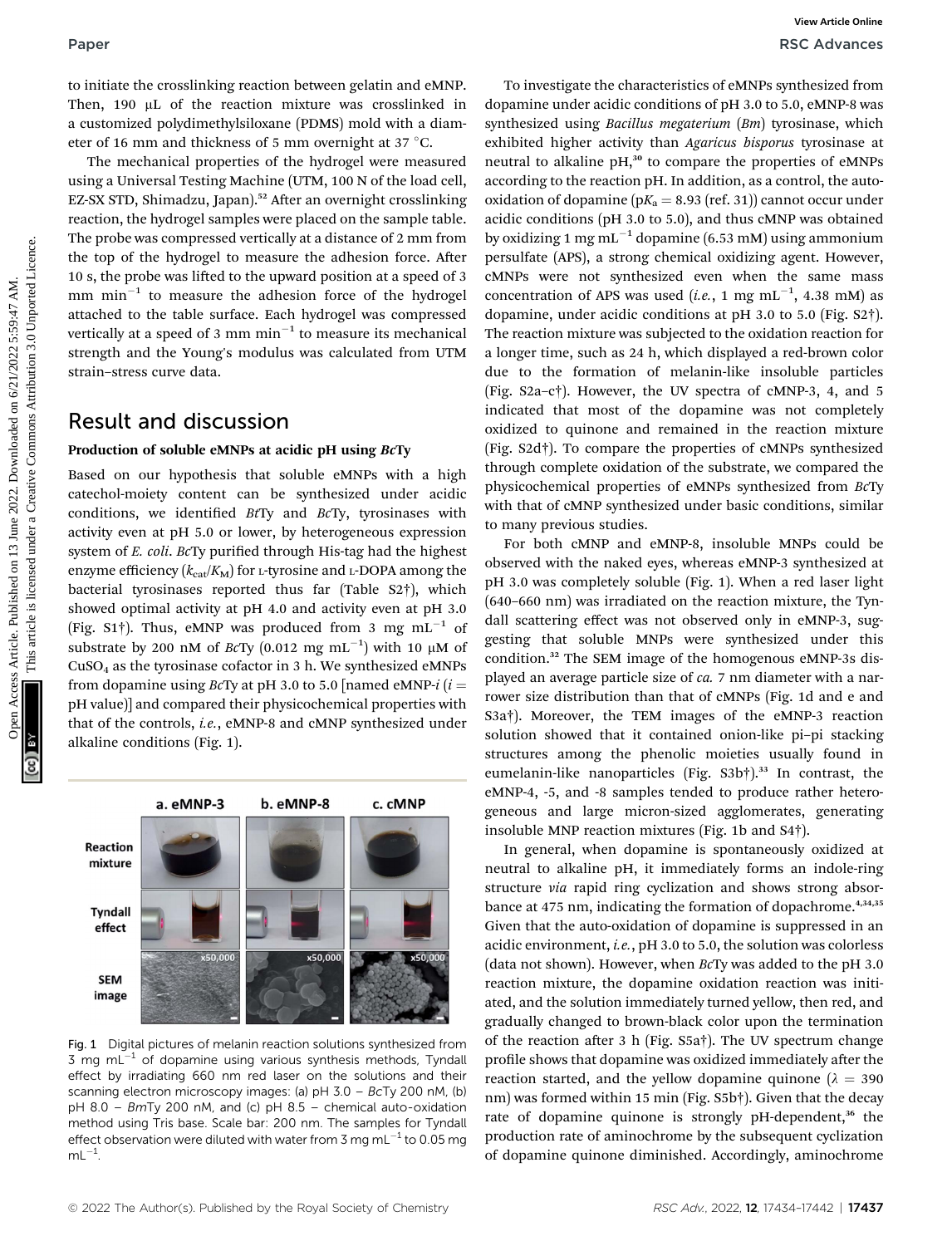$(\lambda = 475 \text{ nm})$ , a cyclization product of dopamine quinone, exhibited the maximum absorbance after 60 min of initiation reaction under acidic conditions.9,21,34,37–<sup>39</sup> As the reaction proceeded, the oligomeric structure of MNP was formed, gradually showing a broadband absorption in the light spectrum, and the color of the product became black. After completion of the reaction, the reaction mixture appeared dark brown and soluble eMNP-3 was generated in the presence of BcTy.

To confirm that the synthesis of the soluble eMNP at acidic  $pH$  (*i.e.*, *ca.*  $pH$  3) is a general phenomenon for the synthesis of soluble eMNPs using other phenolic substrates such as monophenolic-, diphenolic-, and catecholamine-type compounds, the further synthesis of eMNP using BcTy was performed at pH 3. All the phenolic substrates, including tyramine, tyrosine, DOPA, tyrosine methyl ester (TME), 3,4-dihydroxyphenylacetic acid (DOPAC), and synephrine, produced soluble and evenly dispersed eMNPs under this condition (Fig. S6 and S7†). In addition, the digital image and UV spectra of the reaction solutions of eMNP synthesized from various phenolic substrates, including dopamine, showed that the substrates could be oxidized to form eumelanin-like particles, suggesting that the synthesis of the soluble eMNP-3s is a general phenomenon for various substrates at acidic pH.

### Understanding the synthetic mechanism of soluble eMNP-3 through chemical structure and functional group analysis

To better understand how eMNP-3 has a homogeneous particle size distribution like cMNP but is soluble in water, a detailed analysis was carried out on its chemical structure and surface properties. Although the well-defined chemical structure of MNPs from dopamine cannot be easily identified, the structural



Fig. 2 Comparison of MALDI-TOF mass spectra of (a) eMNP-3 and (b) cMNP. The mass values indicated by the red line and red text are values that can predict the chemical structure, and the expected chemical structure is indicated in ESI, Fig. S8.†

details of their oligomeric precursors have been reported using mass spectrometry.5,40,41 Thus, the MALDI-TOF spectra of eMNP-3 and cMNP were compared for the structural analysis (Fig. 2). Here, the MNP precursors up to the maximum trimers synthesized from dopamine  $([M + H]^{+} = 273.20, 305.34, 402.39, 522.75,$ Fig. 2a and b and S8†) and unknown dopamine tri- and tetramer precursors  $(m/z = 487.48, 503.60,$  and 521.38, Fig. 2b) were annotated.<sup>5,40,41</sup> There were no significant differences in the oligomeric chemical structure of the MNPs. However, in the mass spectra of eMNPs, unlike that of the cMNPs, the dopamine monomer ( $[M + H]^{+} = 154.09$ , Fig. 2a and  $S8 \dagger / [M + Na]^{+} =$ 176.07, Fig. 2b and S8<sup>†</sup>) and dopamine quinone ( $[M + H]$ <sup>+</sup> = 152.07, Fig. 2a and S8†) were detected, suggesting the presence of non-cyclized and/or non-cyclized monomers in eMNPs.

Further, ATR-FTIR spectroscopy was used to identify the functional groups on cMNPs and eMNPs using dry powder of cMNPs and eMNPs (Fig. 3). The broad peaks in the range of  $3600-2800$  cm<sup>-1</sup> in the FTIR spectra of cMNP and eMNP-3 (Fig. 3a) correspond to the O–H stretching in both MNPs.<sup>20</sup> The peaks that can be annotated as indolestructures appeared in the range of  $1600-1050$  cm<sup>-1</sup> (ref. 40) (Fig. 3a). In the FTIR spectra of both eMNP-3 and cMNP spectra, the absorption of the benzene ring C–C or –NH in the heterocycle ring was observed at 1507  $cm^{-1}$  and that for the hydroxyindole O-H group at 1276  $cm^{-1}$ .<sup>42,43</sup> In addition to the peak for hydroxyindole, in which the dopamine substrate was ring-cyclized, eMNP-3 showed somewhat smaller absorption peaks at 1507 cm<sup>-1</sup> and 1276 cm<sup>-1</sup> than that of cMNP, indicating the presence of a non-cyclized hydroxyindole monomer. The absorptions of the aliphatic carbon peak at 2980  $cm^{-1}$ , the aromatic  $C=C$  or  $C-O$  of the benzene ring of dopamine at 1604  $\text{cm}^{-1}$  and the carbonyl C=O bond peak of hydroxyquinone at 1705  $\text{cm}^{-1}$  were observed in the spectrum of eMNP-3.44,45 The absorption intensity of the peaks at 1705 and  $1604 \text{ cm}^{-1}$  increased with a decrease in the reaction pH during the synthesis of eMNP (Fig. 3b). An intermolecular covalent bond was formed by the Michael addition and Schiff base reaction between the quinone-type melanin precursors generated after the dopamine oxidation reaction, and if intramolecular cyclization increased, the absorption of the indole ring-related peak would increase. Therefore, the presence of higher absorbance peaks corresponding to the aliphatic C–H and  $C=O$  stretching in the FTIR spectrum of eMNP-3 than that in the spectrum of cMNP suggests the presence of a noncyclized dopamine monomer.<sup>44</sup> RSC Advances Artistical product of departine quinous, backlished on the light of external constrained on the constrained on the creation of the state of the model on the system of the constrained on the system and the sys

> To specify the functional groups of the non-cyclized monomer, the surface element compositions and chemical state of eMNP-3 and cMNP were analyzed and compared through XPS (Table 1, Fig. 4 and S9 $\dagger$ ).<sup>22,46</sup> In the spectrum of eMNP-3, the peaks for the C–N and C–O bond decreased, whereas the peaks attributed to the C-C  $(sp<sup>1</sup>)$  and C-H bonds increased (Table 1a and Fig. 4a and d). In addition, according to the O 1s elemental composition data of eMNP, the peak area ratio of the  $C=O$ functional groups to C–O/N–O bonds increased slightly to 6.81  $(= 87.2/12.8)$  (Table 1c and Fig. 4c) compared to that of cMNP, *i.e.*,  $4.03 (= 80.1/19.9)$  (Table 1c and Fig. 4f). The C 1s and O 1s deconvoluted spectra showed that cMNPs had the most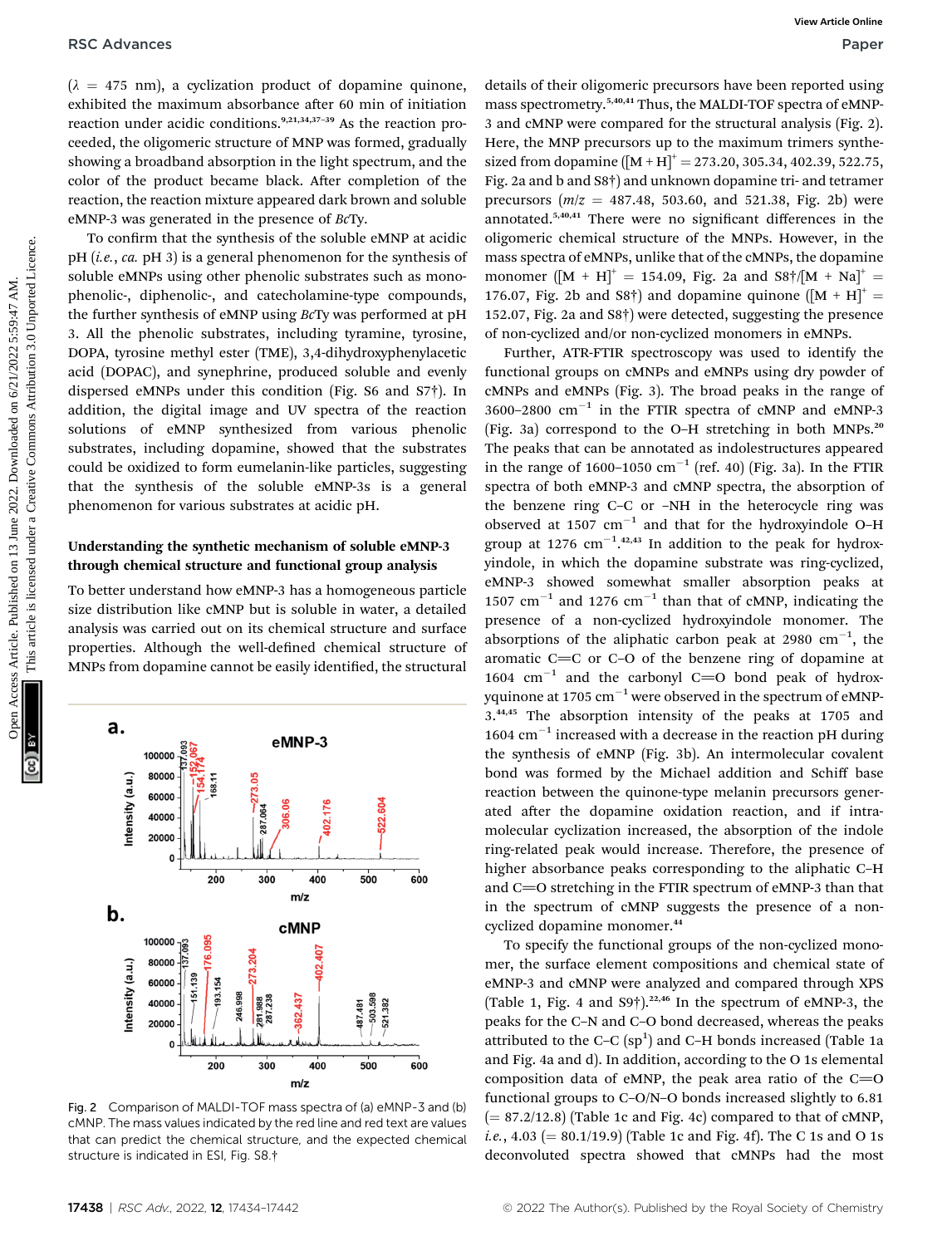

Fig. 3 (a) Comparison of the FTIR spectra of eMNP-3 and cMNP. (b) Increasing trends of  $C=O$  stretching and N–H bending were observed according to the decrease in the synthesis of eMNP at the pH of 5.0 to 3.0.

Table 1 XPS peak binding energy assignments to (a) C 1s, (b) N 1s and (c) O 1s functional groups and peak area ratio for each functional group

| Chemical bond (binding energy, eV) | eMNP-3 | cMNP |
|------------------------------------|--------|------|
| (a) C 1s (area, $\%$ )             |        |      |
| C–C and C–H $(284.87)$             | 50.0   | 35.0 |
| C-N and C-O $(286.21)$             | 48.4   | 57.9 |
| $C = O(288.37)$                    | 1.6    | 7.1  |
| $(c)$ O 1s (area, %)               |        |      |
| $C-O/N-O$ (531.62)                 | 12.8   | 19.9 |
| $C = O(533.35)$                    | 87.2   | 80.1 |
| (b) N 1s (area, $\%$ )             |        |      |
| $R_2$ -NH (400.17)                 | 19.0   | 68.0 |
| $R-NH_2$ (402.03)                  | 81.0   | 32.0 |
|                                    |        |      |



Fig. 4 XPS spectra showing the C 1s, N 1s and O 1s peaks of eMNP-3 and cMNP. (a) C 1s of eMNP-3, (b) N 1s of eMNP-3, (c) O 1s of eMNP-3, (d) C 1s of cMNP, (e) N 1s of cMNP, and (f) O 1s of cMNP.

covalently cross-linked structure among the MNP precursors with a cyclized indole structure compared to eMNPs.<sup>22,46</sup> The deconvoluted C 1s, N 1s and O 1s spectra, together with the mass analysis and FTIR spectra consistently suggest that more acyclic monomers remained in eMNP-3. The primary amines remaining without cyclization in the chemical structure of the dopamine monomer could be confirmed by the deconvoluted N 1s spectrum.22,39 The primary amine peak in the XPS spectra (R– NH2, 402.03 eV) substantially increased in eMNP-3 to 81.0% compared to 32.0% in cMNP (Table 1b and Fig. 4b and e). In addition to the inhibition of self-cyclization of dopamine under acidic reaction conditions below pH 5, deprotonation of the primary amine group of dopamine was also inhibited. Consequently, the particle size of less than 20 nm for eMNP-3 is attributed to the critical effect of the low pH condition. Although dopamine quinone was rapidly formed by the added tyrosinase, given that acidic conditions inhibited additional cyclization, the content of residual dihydroxy and quinone forms of dopamine derivatives participating in the MNP polymerization was relatively high. Due to the abundance of noncyclized dopamine derivatives and the presence of a large amount of positively charged primary amines under neutral pH storage solution (e.g., pH 7.4 PBS), eMNP-3 could be expected to have a higher surface charge potential than cMNP.

### Characterization of surface zeta potential properties of eMNPs

Melanin nanoparticles generally appear to have negatively charged surface properties due to the free radicals generated by the o-quinone moieties on their surface. The zeta potential of eMNP-3s at pH 3.0 was ca. +30.13 mV, but this value changed, and was eventually determined by the pH of their storage buffer solution. Therefore, the zeta potential of eMNP-3s in DW displayed a negative value (*i.e.*,  $-6.51$  mV) but smaller than that of  $cMNPs$  ( $-34.4$  mV).  $eMNP-3s$  dissolved in pH 7.4 PBS buffer had a potential of  $-10$  mV (Table 2), suggesting that the surface zeta potential values of eMNP-3s are somewhat negatively proportional to the increase in pH of their storage solution (Fig. 5).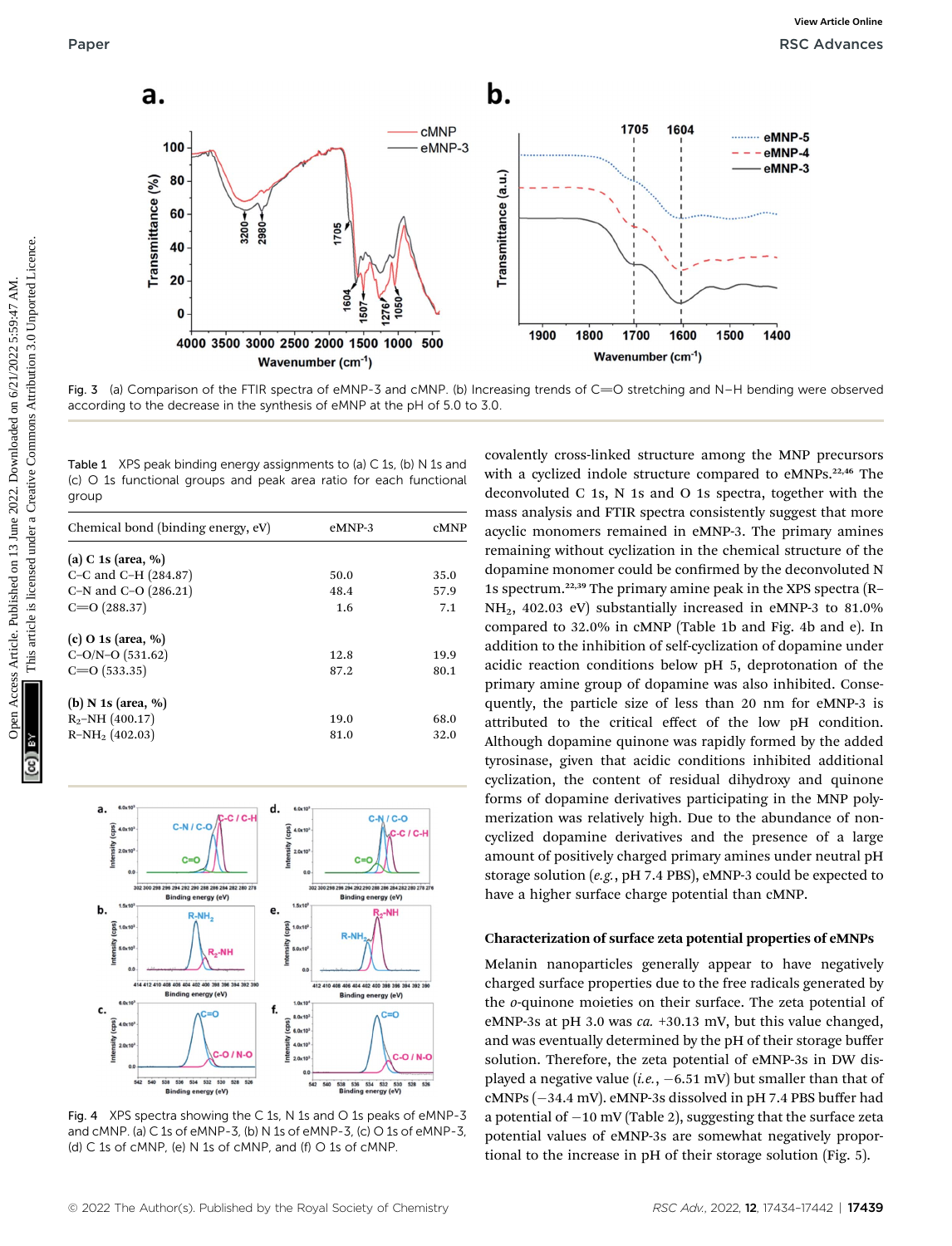|             | Hydrodynamic<br>diameter (nm) | Zeta potential <sup>"</sup><br>(mV) |
|-------------|-------------------------------|-------------------------------------|
| eMNP-3      | $7.13 + 0.97$                 | $-6.51$                             |
| eMNP-4      | $400.8 + 32.59$               | $-9.15$                             |
| eMNP-5      | $618 + 42.07$                 | $-12.8$                             |
| <b>CMNP</b> | $153.96 + 19.71$              | $-34.4$                             |

<sup>a</sup> All the samples for zeta potential measurement were diluted to 0.05 mg mL $^{-1}$  using PBS (pH 7.4).



Fig. 5 Changes in zeta potential of eMNP-3 with a variation in pH of storage buffer. All the samples were diluted with storage buffer from 3 mg mL $^{-1}$  to 0.05 mg mL $^{-1}$ .

It is well known that when the surface charge of colloidal nanoparticles is within the range of  $-5$  to  $+5$  mV, the electrostatic attraction among the particles tends to induce particle agglomeration. Given that the surface zeta potential of eMNP-3s at physiological pH (i.e., pH 7.4) gradually tended to decrease to  $ca. -10$  mV, electrostatic repulsive forces become dominant, and thus they are readily dispersible and stable enough to be applied under biological conditions without any problems. However, eMNP-3s in pH 7.4 PBS buffer slowly aggregated within four weeks of storage and completely precipitated (Fig. S10a†). Thus, to improve the dispersity of the soluble eMNP-3s under physiological conditions, surface coating with terminal thiol-modified polyethylene glycol (PEG-SH) was carried out following a previous report (Fig.  $S10b\dagger$ ).<sup>17,47</sup> The resulting surface PEGylated eMNP-3s had a larger hydrodynamic diameter of  $32.67 \pm 12.72$  nm (Fig. S10c†), and the soluble eMNP-3PEGs were well dispersed and stably maintained in pH 7.4 PBS buffer for more than three months under ambient conditions (data not shown).

### Evaluation of antioxidant effect of soluble and ultra-small eMNP

The exact cause of the action of melanin as a radical scavenger is difficult to conclude, although various causes are known. However, as one of the important factors, melanin is considered a very good antioxidant biomaterial because its subunits contain a significant amount of a catechol and quinone moieties, which can act as both an electron acceptor and a donor.<sup>48</sup>

Table 3 Comparison of the radical scavenging activities ( $EC_{50}$ ) of ascorbic acid and three MNPs on DPPH

|               | $EC_{50}$ (µmol $L^{-1}$ ) |
|---------------|----------------------------|
| Ascorbic acid | 2.98                       |
| eMNP-3        | 8.95                       |
| eMNP-3PEG     | 2.99                       |
| <b>CMNP</b>   | 30.86                      |
|               |                            |

Therefore, as the contact surface with the radical scavenging functional groups located on the MNP surface increases, the surface area of the nanoparticles decreases, and their antioxidant effect also increases.<sup>16,20,49</sup> Given that eMNP-3s are nanoparticles with a diameter of less than 10 nm, they can show high free radical scavenging activity owing to their high surface-tovolume ratio (Table 3). In addition, similar to the previous functional group analysis, it can be expected that the radical scavenging activity further increases by the catechol and quinone forms of dopamine, which play an essential role in the scavenging of radicals present due to their significant content in eMNPs. According to the analysis of the reduction of DPPH concentration in the reaction mixture, the antioxidant activities  $(EC_{50})$  of cMNPs and eMNP-3s were estimated to be 30.86  $\mu$ M and 8.95  $\mu$ M, respectively (Table 3 and Fig. S11†). The EC<sub>50</sub> of eMNP-3PEGs, which were PEGylated to further improve the dispersity of eMNP-3s, was  $2.99 \mu M$ , showing antioxidant activity similar to that of ascorbic acid (2.98  $\mu$ M). **PSC Advances**<br>
Take 2 Awares Articles. Published on 13 June 2022. Determined by the state of the state of the state of the state of the state of the state of the state of the state of the state of the state of the state

### Mussel foot protein (Mfp)-inspired sticky hydrogel in acidic condition

Based on the characterization of eMNP-3, it was revealed that the MNPs synthesized with dopamine at low pH have a significant content of catechol and protonated primary amine groups like Mfp, which mediates the attachment of mussels to solid surfaces such as rocks and the bottom surface of ships.<sup>23-25</sup> Consequently, if a hydrogel is made of these eMNP-3s, its adhesive forces can be enhanced by the high contents of dihydroxy functional groups and primary amines to gelation materials.

When a biocompatible gelatin is used as a gelation base material, the tyrosine residues present in gelatin  $(i.e.,$  less than  $(0.5\%)$ <sup>50</sup> can partially participate in the oxidation and subsequent crosslinking reactions by BcTy. We prepared two gelatin hydrogels with and without eMNP-3s synthesized from dopamine using BcTy, yielding two hydrogels with a size of 0.8 cm in diameter and 0.5 cm in height. The mechanical strength and adhesive forces of the surface of the two gelatin-based hydrogels were measured by changing the experimental probe of a universal testing machine (UTM) (Fig. 6a and S12†). Given that eMNP-3s displayed a low degree of crosslinking, the eMNP-3– gelatin hydrogel was not expected to have a high content of covalent bonding networks such as C–C bonds, C–N bonds, and C–S bonds.<sup>51</sup> The mechanical strength of the gelatin–eMNP-3s hydrogel was improved by only about 3.1% compared to that of the gelatin alone hydrogel as the control (Fig. 6b). In contrast, the adhesion force of the gelatin–eMNP-3s hydrogel increased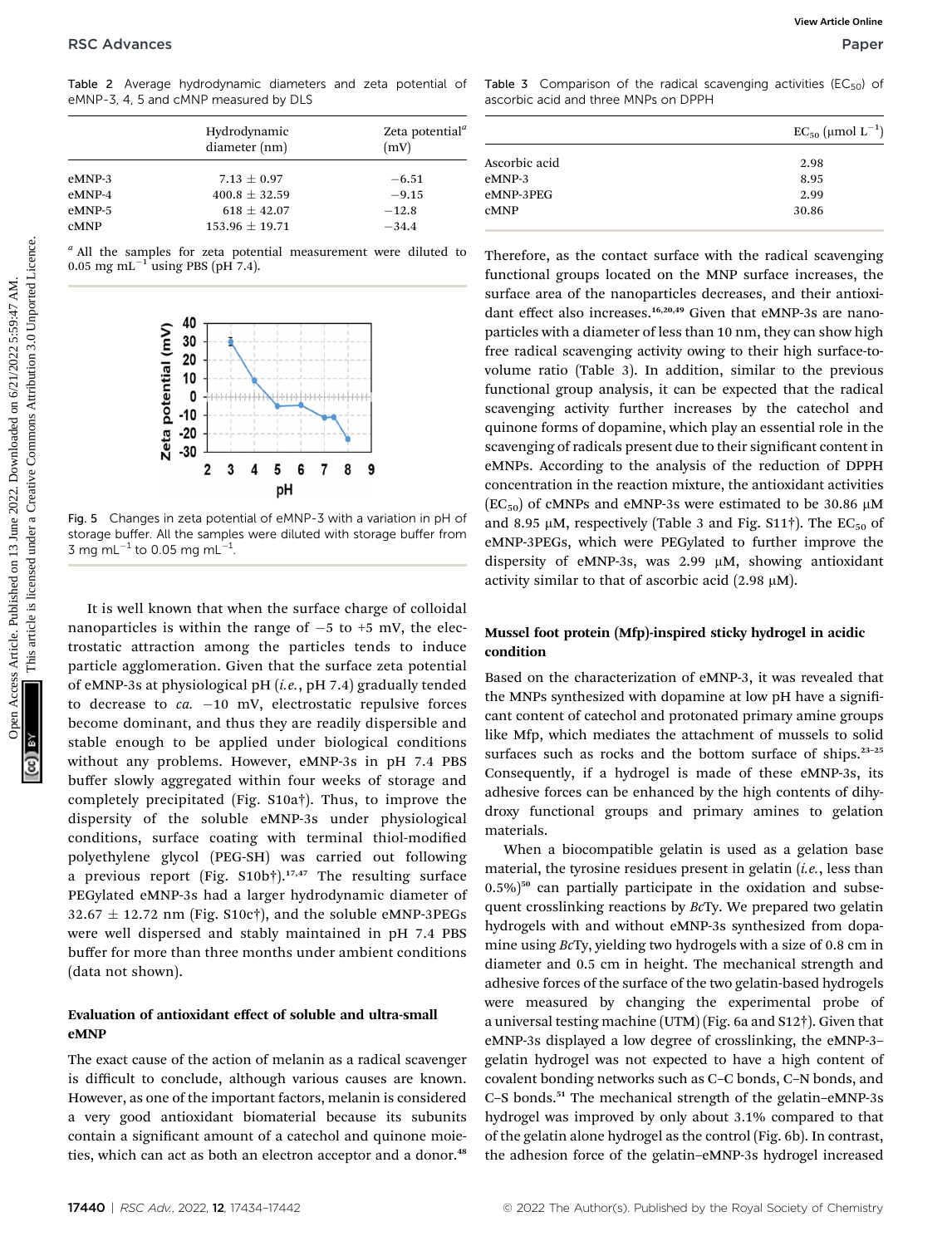

Fig. 6 (a) Representative image of gelatin–eMNP hydrogel according to the added dopamine (DA) concentration. (b) Mechanical properties of the control gelatin hydrogel and gelatin–eMNP-3 hydrogel. (c) Adhesion force of the gelatin hydrogel and gelatin–eMNP-3 hydrogel.

by 3.2 fold after its compression for 10 s (Fig. 6c), confirming our hypothesis that the stickiness of the hydrogel containing eMNP-3s was greatly enhanced due to their high contents of catechol-quinone and protonated primary amine groups under the acidic conditions.

## Conclusion

MNPs synthesized via the enzymatic method, especially using tyrosinase, can be made from various single monomer substrates such as dopamine and DOPA and monophenolic substrates. The use of enzymes for the synthesis of MNPs allows broad substrate specificity and establishes a green process, but it is not easy to control the one-step synthesis of homogenous MNPs only using a free enzyme. Most melanins produced by enzyme reactions such as tyrosinase, laccase, and peroxidase can easily bind to the surrounding cell extract proteins or chelate metal ions. Consequently, homogenous MNPs of one size cannot be obtained and their morphology is quite heterogeneous, limiting their further industrial applications. Consequently, there are no clear advantages of the enzymatic synthesis method over the chemical method for the preparation of MNPs, such as simple chemical auto-oxidation of dopamine or DOPA under alkaline conditions.

This study showed that homogenous eMNPs could be synthesized using tyrosinase, especially BcTy, which showed the optimal reaction conditions at acidic pH of pH 3.0–5.0. The enzymatic method was employed for the synthesis of soluble eMNPs with a size of 5–20 nm using various substrates by adjusting the reaction pH below pH 5.0 but above pH 3.0. The different chemical, structural and instrumental analyses

revealed that (i) a significant fraction of dihydroxy moieties is maintained and (ii) the amine group in dopamine is protonated due to its low reaction pH below its  $pK_a$  value in eMNP-3s, which are quite similar to the unique properties of Mfp in an acidic environment. Consequently, the crosslinking between the catechol and quinone monomer derivatives oxidized by tyrosinase was inhibited and the polymerization rate was reduced, slowing the growth of the particle size. As the synthetic pH decreased to 3.0, the particle size of eMNPs also decreased, but their solubility was enhanced. Besides, based on the chemical characteristics of the functional groups in the acidic condition and the broad substrate specificity of the tyrosinase reaction, we could synthesize soluble MNPs using various monophenolic substrates. According to our hypothesis, eMNP-3s preserved a high ratio of catechol to quinone moieties, which displayed substantial antioxidant properties and caused the stickiness of the eMNP-3–gelatin hydrogel to increase. Consequently, we demonstrated the synthesis of homogenous eMNPs through a biocompatible one-step synthesis method. We look forward to expanding the applications of eMNPs as antioxidants, surface coatings, imaging reagents, and electronic materials. Paper Water Commons and the Commons and (i) a significant fraction of diplotay maries is a common of the common group in dependent or produced by the common and the common common common common in the common common common

# Author contributions

B.-G. K and designed the original idea and supervised the research. H. K. performed the experiments and processed data. B. G. K and H. K prepared the paper. U.-J. L., H. B. S., J. C. L., and H. W. N. conceptualized the idea and discussion the manuscript. W.-S. S. provided guidance for MALDI-TOF analysis. M.-H. K. performed by transmission electron microscopy under the J. W. P. supervised. N. S. H. provided guidance for hydrogel synthesis. B.-S. K performed Universal Testing Machine analysis. All authors read and approved the final paper.

# Conflicts of interest

There are no conflicts to declare.

# Acknowledgements

This work was supported by the Korea Medical Device Development Fund grant funded by the Korea government (the Ministry of Science and ICT, the Ministry of Trade, Industry and Energy, the Ministry of Health & Welfare, the Ministry of Food and Drug Safety) (Project Number: KMDF\_PR\_20200901\_0151), the Korea Medical Device Development Fund grant funded by the Korea government (the Ministry of Science and ICT, the Ministry of Trade, Industry and Energy, the Ministry of Health & Welfare, the Ministry of Food and Drug Safety) (Project Number: KMDF\_PR\_20200901\_0073), and the National Research Foundation of Korea (NRF) funded by the Ministry of Science, ICT & Future Planning (NRF-2020R1A6C101A183).

# Notes and references

1 M. Sugumaran and H. Barek, Int. J. Mol. Sci., 2016, 17, 1753.